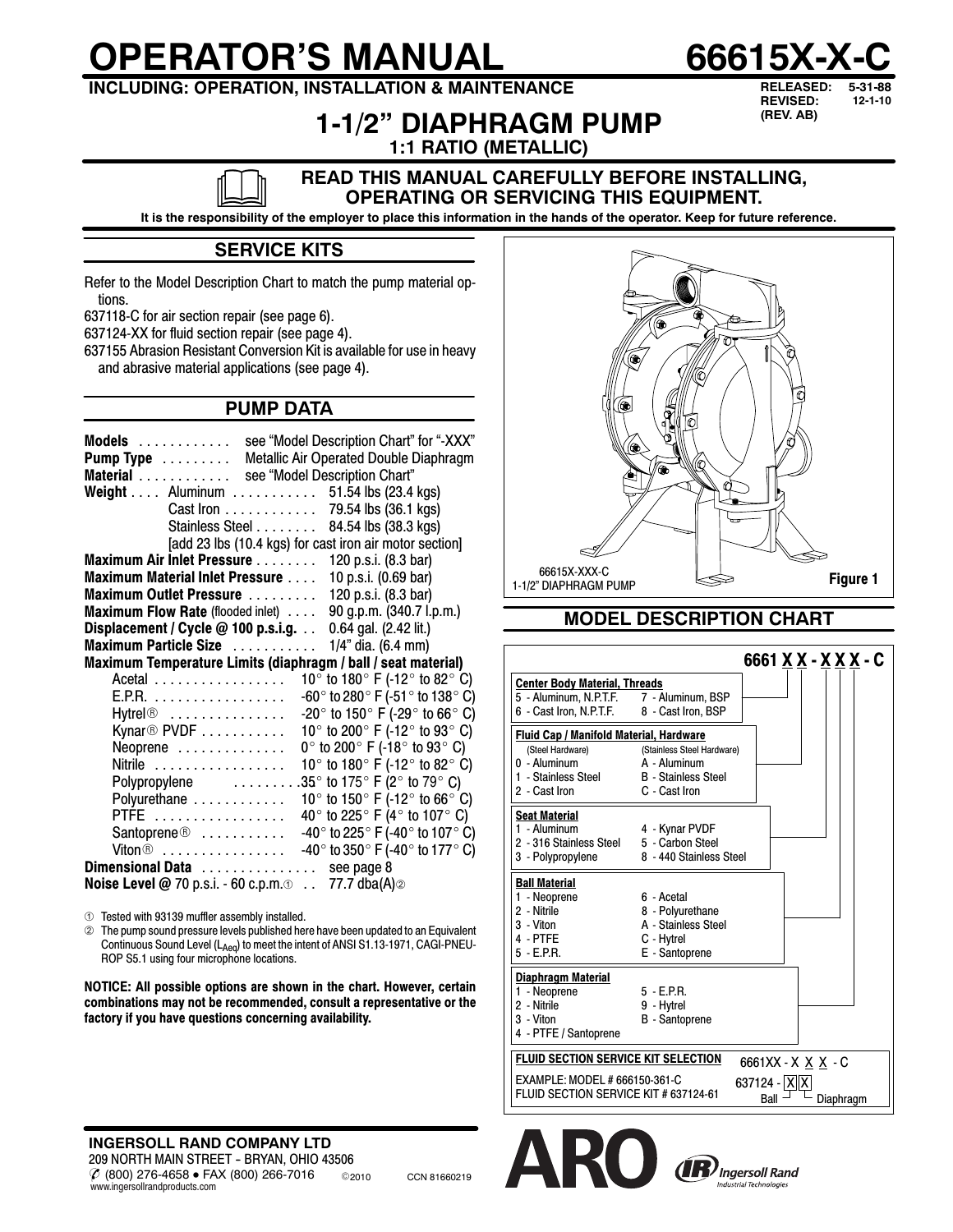## **OPERATING AND SAFETY PRECAUTIONS**

## **READ, UNDERSTAND AND FOLLOW THIS INFORMATION TO AVOID INJURY AND PROPERTY DAMAGE.**



**EXCESSIVE AIR PRESSURE STATIC SPARK**



**WARNING EXCESSIVE AIR PRESSURE. Can cause person-**

- **al injury, pump damage or property damage.** S **Do not exceed the maximum inlet air pressure as stated on the pump model plate.**
- Be sure material hoses and other components are able to with**standfluid pressures developed bythis pump. Check all hoses for damage or wear. Be certain dispensing device is clean and in proper working condition.**

**WARNING STATIC SPARK. Can cause explosion resulting in severe injury or death. Ground pump and pumping system.**

- Sparks can ignite flammable material and vapors.
- The pumping system and object being sprayed must be **grounded when it is pumping, flushing, recirculating or spraying flammable materials such as paints, solvents, lacquers, etc. or used in a location where surrounding atmosphere is conducive to spontaneous combustion. Ground the dispensing valve or device, containers, hoses and any object to which material is being pumped.**
- Use the pump grounding screw terminal provided. Use ARO<sup>®</sup> **part no. 66885-1 ground kit or connect a suitable ground wire (12 ga. minimum) to a good earth ground source.**
- Secure pump, connections and all contact points to avoid **vibration and generation of contact or static spark.**
- **Consult local building codes and electrical codes for specific grounding requirements.**
- S **After grounding, periodicallyverifycontinuity of electrical path to ground. Test with an ohmmeter from each component (e.g., hoses, pump, clamps, container, spray gun, etc.) to ground to insure continuity. Ohmmeter should show 0.1 ohms or less.**
- Submerse the outlet hose end, dispensing valve or device in **the material being dispensed if possible.(Avoid free streaming of material being dispensed.)**
- Use hoses incorporating a static wire.
- Use proper ventilation.
- S **Keep inflammables away from heat, open flames and sparks.**
- S **Keep containers closed when not in use.**
- **WARNING Pump exhaust may contain contaminants. Can causesevereinjury. Pipeexhaust awayfromworkareaand personnel.**
- In the event of a diaphragm rupture, material can be forced out **of the air exhaust muffler.**
- Pipe the exhaust to a safe remote location when pumping haz**ardous or inflammable materials.**
- Use a grounded 3/4" minimum i.d. hose between the pump and **the muffler.**
- **WARNING HAZARDOUS PRESSURE. Can result in serious injury or property damage. Do not service or clean pump, hoses or dispensing valve while the system is pressurized.**
- Disconnect air supply line and relieve pressure from the sys**tem by opening dispensing valve or device and / or carefully and slowly loosening and removing outlet hose or piping from pump.**
- *A* **WARNING HAZARDOUS MATERIALS. Can cause serious injury or property damage. Do not attemptto return a pumptothe factory or service center that contains hazardous material. Safe handling practices must comply with local and national laws and safety code requirements.**
- **Obtain Material Safety Data Sheets on all materials from the supplier for proper handling instructions.**
- *A* **WARNING EXPLOSION HAZARD. Models containing aluminum wetted parts cannot be used with 1,1,1-trichloroethane, methylene chloride or other halogenated hydrocarbon solvents which may react and explode.**
- Check pump motor section, fluid caps, manifolds and all **wetted partsto assurecompatibility before usingwith solvents of this type.**
- **<u>A CAUTION</u>** Verify the chemical compatibility of the pump **wetted parts and the substance being pumped, flushed or recirculated. Chemical compatibility may change with temperature and concentration of the chemical(s) within the substances being pumped, flushed or circulated. For specific fluid compatibility, consult the chemical manufacturer.**
- *A* **CAUTION** Maximum temperatures are based on mechani**cal stress only. Certain chemicals will significantly reduce maximum safe operating temperature. Consult the chemical manufacturer for chemical compatibility and temperature limits. Refer to PUMP DATA on page 1 of this manual.**
- **<u>A</u> CAUTION** Be certain all operators of this equipment have **been trained for safe working practices, understand it's limitations and wear safety goggles / equipment when required.**
- **CAUTION Do not use the pump for the structural support of the piping system. Be certain the system components are properly supported to prevent stress on the pump parts.**
- **•** Suction and discharge connections should be flexible connec**tions(such as hose), not rigid piped, and should be compatible with the substance being pumped.**
- **CAUTION** Prevent unnecessary damage to the pump. Do **not allow pumpto operatewhen out ofmaterialfor long periods of time.**
- **•** Disconnect air line from pump when system sits idle for long **periods of time.**
- **CAUTION Use only genuine ARO replacement parts to assure compatible pressure rating and longest service life.**
- **NOTICE Replacement warning labels are available upon request: "Static Spark" (93616-1) & "Diaphragm Rupture" (93122).**

|               | <b>A WARNING</b> = Hazards or unsafe practices which could<br>result in severe personal injury, death or<br>substantial property damage. |
|---------------|------------------------------------------------------------------------------------------------------------------------------------------|
|               | <b>CAUTION</b> = Hazards or unsafe practices which could<br>result in minor personal injury, product or<br>property damage.              |
| <b>NOTICE</b> | = Important installation, operation or<br>maintenance information.                                                                       |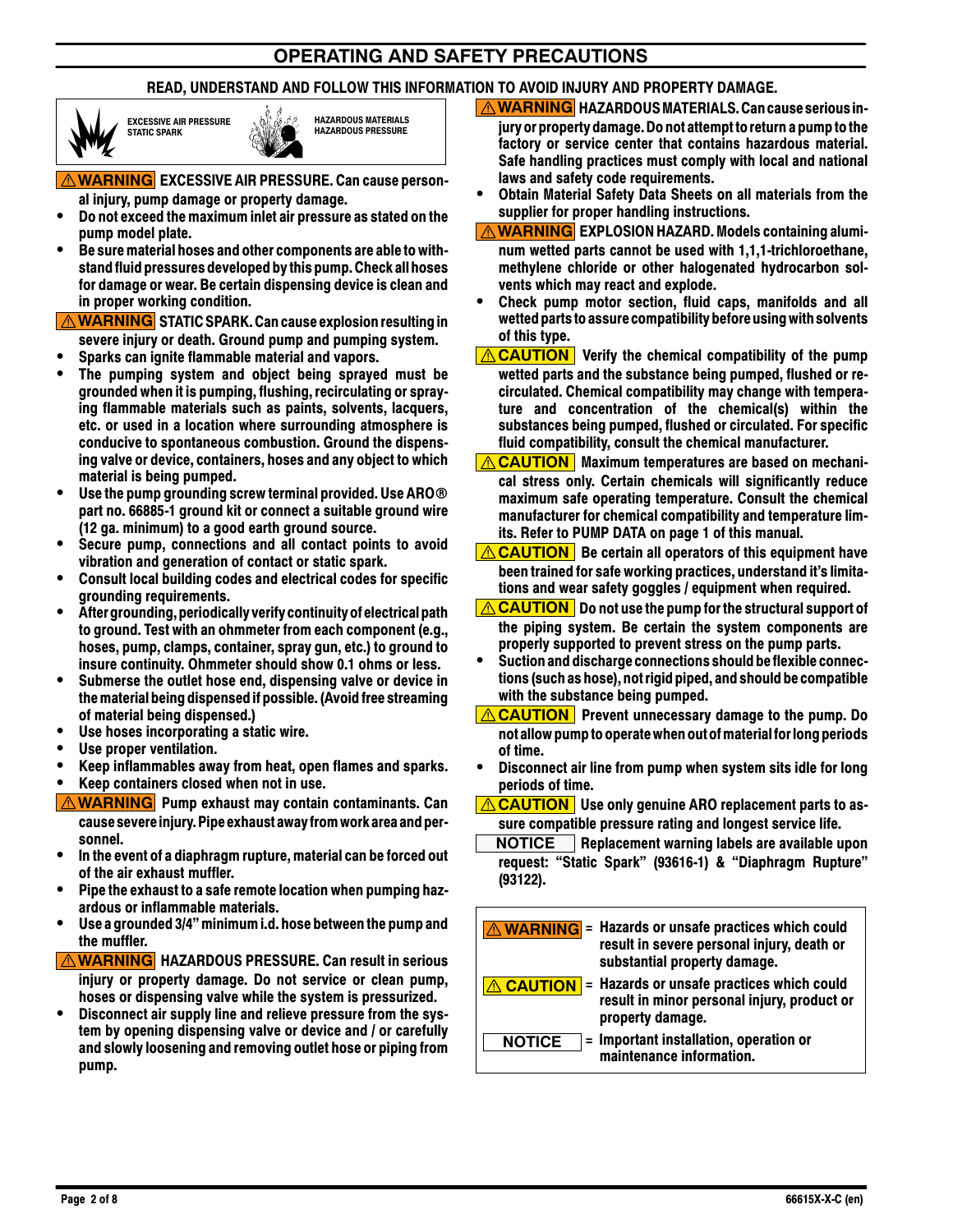## **GENERAL DESCRIPTION**

The ARO diaphragm pump offers high volume delivery even at low air pressure and a broad range of material compatibility options available. Refer to the model and option chart. ARO pumps feature stall resistant design, modular air motor / fluid sections.

Air operated double diaphragm pumps utilize a pressure differential in the air chambers to alternately create suction and positive fluid pressure in the fluid chambers, valve checks insure a positive flow of fluid. Pump cycling will begin as air pressure is applied and it will continue to pump and keep up with the demand. It will build and maintain line pressure and will stop cycling once maximum line pressure is reached (dispensing device closed) and will resume pumping as needed.

## **AIR AND LUBE REQUIREMENTS**

#### **WARNING EXCESSIVE AIR PRESSURE. Can cause pump damage, personal injury or property damage.**

- A filter capable of filtering out particles larger than 50 microns should be used on the air supply. There is no lubrication required other than the "O" ring lubricant which is applied during assembly or repair.
- If lubricated air is present, make sure that it is compatible with the "O" rings and seals in the air motor section of the pump.

## **OPERATING INSTRUCTIONS**

- Always flush the pump with a solvent compatible with the material being pumped if the material being pumped is subject to "setting up" when not in use for a period of time.
- Disconnect the air supply from the pump if it is to be inactive for a few hours.
- The outlet material volume is governed not only by the air supply, but also by the material supply available at the inlet. The material supply tubing should not be too small or restrictive. Be sure not to use hose which might collapse.
- When the diaphragm pump is used in a forced-feed (flooded inlet) situation, it is recommended that a "Check Valve" be installed at the air inlet.
- Secure the diaphragm pump legs to a suitable surface to insure against damage by vibration.

## **MAINTENANCE**

Refer to the part views and descriptions as provided on pages 4 through 7 for parts identification and service kit information.

- Certain ARO "Smart Parts" are indicated which should be available for fast repair and reduction of down time.
- Service kits are divided to service two separate diaphragm pump functions: 1. AIR SECTION, 2. FLUID SECTION. The FLUID SEC-TION is divided further to match typical part MATERIAL OPTIONS.
- Provide a clean work surface to protect sensitive internal moving parts from contamination from dirt and foreign matter during service disassembly and reassembly.
- Keep good records of service activity and include pump in preventive maintenance program.
- Before disassembling, empty captured material in the outlet manifold by turning the pump upside down to drain material from the pump.

## **FLUID SECTION DISASSEMBLY**

- 1. Remove top manifold(s).
- 2. Remove (22) balls,  $(19)^6$  "O" rings and (21) seats.
- 3. Remove (15) fluid caps.

NOTE: Only PTFE diaphragm models use a primary diaphragm (7) and a backup diaphragm (8). Refer to the auxiliary view in the Fluid Section illustration.

- 4. Remove the (14) screws, (6) washers, (7) or (7 / 8) diaphragms and (5) washers.
- 5. Remove (3) "O" rings.

NOTE: Do not scratch or mar the surface of (1) diaphragm rod.

## **FLUID SECTION REASSEMBLY**

- Reassemble in reverse order.
- Clean and inspect all parts. Replace worn or damaged parts with new parts as required.
- Lubricate (1) diaphragm rod and (2) "O" ring with Key-Lube "O" ring lube.
- Use ARO pn / 98931-T bullet (installation tool) to aid in installation of (2) "O" ring on (1) diaphragm rod.
- Be certain (7) or  $(7/8)$  diaphragm(s) align properly with (15) fluid caps before making final torque adjustments on bolt and nuts to avoid twisting the diaphragm.
- For models with PTFE diaphragms: Item (8) Santoprene diaphragm is installed with the side marked "AIR SIDE" towards the pump center body. Install the PTFE diaphragm with the side marked "FLUID SIDE" towards the fluid cap.
- Re-check torque settings after pump has been re-started and run a while.

. Viton ® and Hytrel® are trademarks of the DuPont Company . Kynar® is a trademark of Arkema Inc. . Loctite® is a registered trademark of Henkel Loctite Corporation .

• Santoprene® is a registered trademark of Monsanto Company, licensed to Advanced Elastomer Systems, L.P. • ARO® is a registered trademark of Ingersoll-Rand Company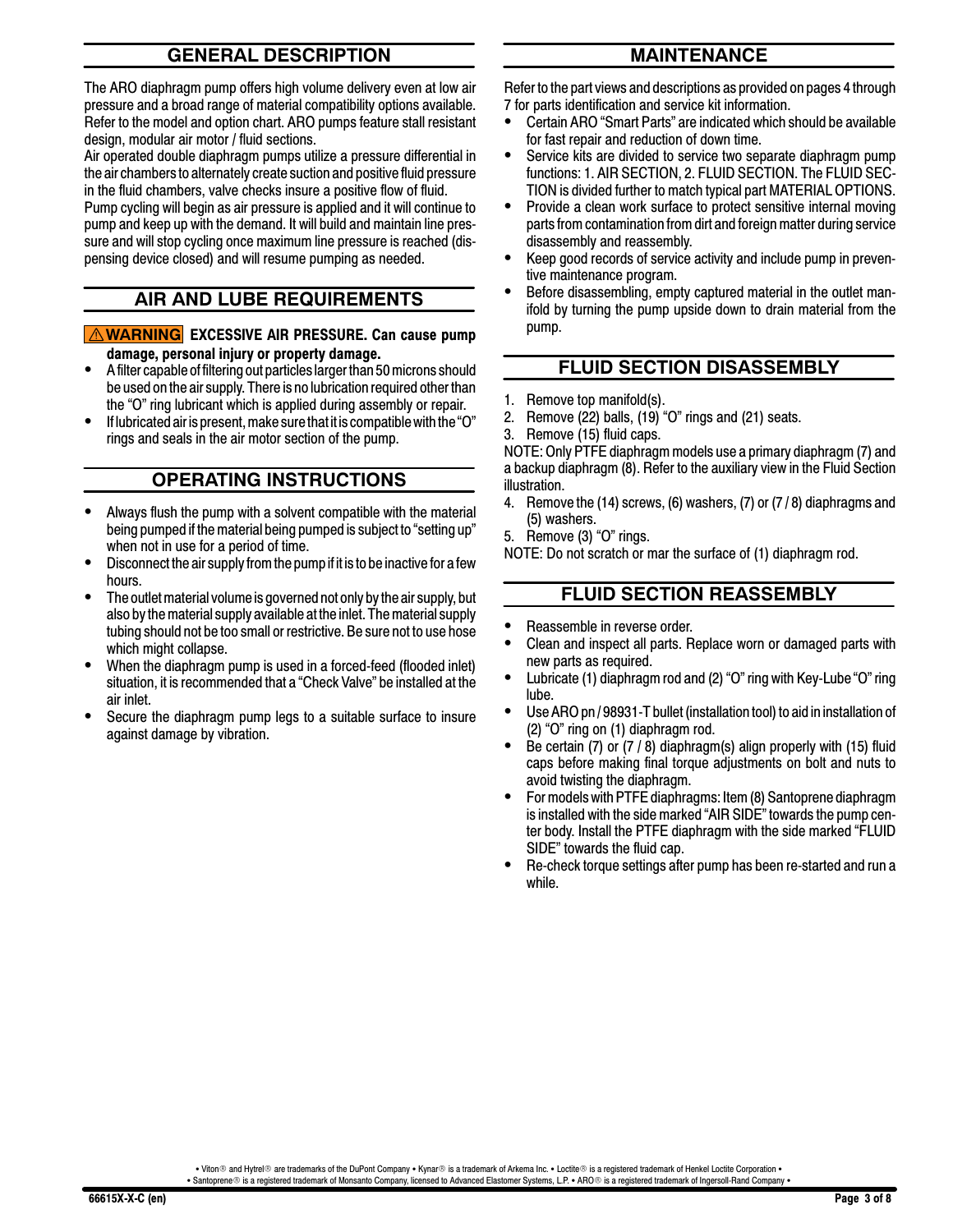# **PARTS LIST / 66615X-X-C FLUID SECTION**

 $\star$  637124-XX Fluid Section Service Kits include: BALLS (see Ball Option, refer to -<u>X</u>X in chart below), DIAPHRAGMS (see Diaphragm Option, refer to -X<u>X</u> **in chart below), 93706-1 Key-Lube grease packet, plus items: 2, 3, 9 and 19.**

|        | <b>SEAT OPTIONS</b> |     |       |        |             |     | <b>BALL</b>  |
|--------|---------------------|-----|-------|--------|-------------|-----|--------------|
|        | "21"                |     |       |        |             |     | $\star$ "22" |
| -XXX   | <b>Seat</b>         | Qty | [Mtl] | -XXX   | <b>Ball</b> | Qty | <b>[Mtl</b>  |
| $-1XX$ | 92760               | (4) | [A]   | $-X1X$ | 92757-1     | (4) | [N]          |
| $-2XX$ | 92776               | (4) | [SS]  | $-X2X$ | 92757-2     | (4) | [B]          |
| $-3XX$ | 92924               | (4) | [P]   | $-X3X$ | 92757-3     | (4) | [V]          |
| -4XX   | 94514               | (4) | [K]   | -X4X   | 92757-4     | (4) | [T]          |
| $-5XX$ | 95676               | (4) | [C]   | -X5X   | 92757-5     | (4) | [E]          |
| $-8XX$ | 93266               | (4) | [SH]  | -X6X   | 92757-6     | (4) | [D]          |

|      | <b>SEAT OPTIONS</b> |     |       | <b>BALL OPTIONS</b> |                            |             |     |       |  |      |             |     |       |
|------|---------------------|-----|-------|---------------------|----------------------------|-------------|-----|-------|--|------|-------------|-----|-------|
| "21" |                     |     |       |                     | $\star$ "22" (1-3/4" dia.) |             |     |       |  |      |             |     |       |
| XXX- | <b>Seat</b>         | Qty | [Mtl] |                     | -XXX                       | <b>Ball</b> | Qty | [Mtl] |  | -XXX | <b>Ball</b> | Qty | [Mtl] |
| -1XX | 92760               | (4) | [A]   |                     | $-X1X$                     | 92757-1     | (4) | [N]   |  | -X8X | 92757-8     | (4) | [U]   |
| -2XX | 92776               | (4) | [SS]  |                     | -X2X                       | 92757-2     | (4) | [B]   |  | -XAX | 94804       | (4) | [SS]  |
| -3XX | 92924               | (4) | [P]   |                     | -X3X                       | 92757-3     | (4) | [V]   |  | -XCX | 92757-C     | (4) | [H]   |
| -4XX | 94514               | (4) | [K]   |                     | $-X4X$                     | 92757-4     | (4) | [T]   |  | -XEX | 92757-A     | (4) | [Sp]  |
| -5XX | 95676               | (4) | [C]   |                     | -X5X                       | 92757-5     | (4) | [E]   |  |      |             |     |       |
| -8XX | 93266               | (4) | [SH]  |                     | $-X6X$                     | 92757-6     | (4) | וסו   |  |      |             |     |       |

| <b>DNS</b> |             |     |       |  |  |  |  |  |
|------------|-------------|-----|-------|--|--|--|--|--|
| ' dia.)    |             |     |       |  |  |  |  |  |
| ΩŇ         | <b>Ball</b> | Qty | [Mtl] |  |  |  |  |  |
| ΙX         | 92757-8     | (4) | [U]   |  |  |  |  |  |
| ١X         | 94804       | (4) | [SS]  |  |  |  |  |  |
| X,         | 92757-C     | (4) | [H]   |  |  |  |  |  |
| ïΧ         | 92757-A     | (4) | [Sp]  |  |  |  |  |  |
|            |             |     |       |  |  |  |  |  |
|            |             |     |       |  |  |  |  |  |

|                 | <b>MATERIAL CODE</b>        |
|-----------------|-----------------------------|
|                 | $[A] =$ Aluminum            |
| $[B] =$ Nitrile |                             |
|                 | [C] = Carbon Steel          |
|                 | [CI] = Cast Iron            |
|                 | $[Co] = Copper$             |
|                 | $[D] = Acetal$              |
|                 | $[E] = E.P.R.$              |
| [H] = Hytrel    |                             |
|                 | $[K] =$ Kynar PVDF          |
|                 | $[N] =$ Neoprene            |
|                 | $[P] =$ Polypropylene       |
|                 | [SH] = Hard Stainless Steel |
|                 | [Sp] = Santoprene           |
|                 | [SS] = Stainless Steel      |
| $[T] = PTFE$    |                             |
|                 | [U] = Polyurethane          |
| $[V] =$ Viton   |                             |

|             | <b>DIAPHRAGM OPTIONS</b>                          |                  |     |       |                  |          |         |                                 |     |       |                                   |     |       |
|-------------|---------------------------------------------------|------------------|-----|-------|------------------|----------|---------|---------------------------------|-----|-------|-----------------------------------|-----|-------|
|             | $\star$ Service Kit                               | $\star$ "7"      |     |       | $\star$ "8"      |          |         | $\star$ "3" (1/16" x 3/4" o.d.) |     |       | $\star$ "19" (1/8" x 2-3/4" o.d.) |     |       |
| <u>-XXX</u> | $-XX = (Ball)$<br>$-X\underline{X} = (Diaphragm)$ | <b>Diaphragm</b> | Qty | [Mtl] | <b>Diaphragm</b> | Qty      | [Mtl]   | "O" Ring                        | Qty | [Mtl] | "O" Ring                          | Qty | [Mtl] |
| $-XX1$      | 637124-X1                                         | 92755-1          | (2) | [N]   |                  | $\cdots$ |         | Y325-16                         | (4) | [B]   | Y325-230                          | (4) | [B]   |
| $-XX2$      | 637124-X2                                         | 94615-G          | (2) | [B]   | -----            | ---      |         | Y325-16                         | (4) | [B]   | Y325-230                          | (4) | [B]   |
| $-XX3$      | 637124-X3                                         | 92755-3          | (2) | [V]   | .                | $\cdots$ | $- - -$ | Y328-16                         | (4) | [T]   | Y327-230                          | (4) | [V]   |
| $-XX4$      | 637124-X4                                         | 94617            | (2) | [T]   | 94616            | (2)      | [Sp]    | Y328-16                         | (4) | [T]   | Y220-230                          | (4) | [T]   |
| $-XX5$      | 637124-X5                                         | 92755-5          | (2) | [E]   | .                | $\cdots$ | $- - -$ | Y328-16                         | (4) | [T]   | 92761                             | (4) | [E]   |
| $-XX9$      | 637124-X9                                         | 94615-9          | (2) | [H]   | -----            | ---      |         | Y328-16                         | (4) | [T]   | Y327-230                          | (4) | [V]   |
| $-XXB$      | 637124-XB                                         | 94615-A          | (2) | [Sp]  | -----            | ---      | ---     | Y328-16                         | (4) | [T]   | 92761                             | (4) | [E]   |

## **WETTED PARTS OPTIONS**

|      |                           |     |                               | <b>Aluminum</b> |       |                    | <b>Stainless Steel</b> |             | <b>Cast Iron</b>              |          |        |
|------|---------------------------|-----|-------------------------------|-----------------|-------|--------------------|------------------------|-------------|-------------------------------|----------|--------|
|      |                           |     | 6661X0-X, 6661XA-X            |                 |       | 6661X1-X, 6661XB-X |                        |             | 6661X2-X, 6661XC-X            |          |        |
|      |                           |     | <b>BSP</b><br><b>N.P.T.F.</b> |                 |       | <b>N.P.T.F.</b>    | <b>BSP</b>             |             | <b>BSP</b><br><b>N.P.T.F.</b> |          |        |
| Item | <b>Description</b> (size) | Qtv | Part No.                      | Part No.        | [Mtl] | Part No.           | Part No.               | [Mtl]       | Part No.                      | Part No. | [[Mtl] |
| 15   | <b>Fluid Cap</b>          | (2) | 92750                         | 92750           | [A]   | 92773              | 92773                  | <b>ISSI</b> | 92778                         | 92778    | [CI]   |
| 16   | Manifold                  | (2) | 92749                         | 92749-1         | [A]   | 92774              | 92774-1                | [SS]        | 92777                         | 92777-1  | [CI]   |

|             | <b>HARDWARE OPTIONS</b>    |                     |                    |                        |                 |       |  |  |  |  |
|-------------|----------------------------|---------------------|--------------------|------------------------|-----------------|-------|--|--|--|--|
|             |                            | <b>Carbon Steel</b> |                    | <b>Stainless Steel</b> |                 |       |  |  |  |  |
|             |                            |                     | 6661X0-, $1 - 2$ - |                        | 6661XA-, B-, C- |       |  |  |  |  |
| <b>Item</b> | <b>Description (size)</b>  | Qty                 | Part No.           | [Mtl]                  | Part No.        | [Mtl] |  |  |  |  |
| 5           | Plate (air side)           | (2)                 | 92752              | [C]                    | 92775           | [SS]  |  |  |  |  |
| 26          | Bolt (3/8" - 16 x 1-1/4")  | (8)                 | Y6-66-C            | [C]                    | Y6-66-T         | [SS]  |  |  |  |  |
| 27          | Bolt (5/16" - 18 x 2-1/4") | (4)                 | Y6-510-C           | [C]                    | Y6-510-T        | [SS]  |  |  |  |  |
| 29          | Nut (5/16" - 18)           | (20)                | $Y12-5-C$          | [C]                    | $Y12 - 5-S$     | [SS]  |  |  |  |  |
| 32          | Leg                        | (2)                 | 92759              | [C]                    | 92759-1         | [SS]  |  |  |  |  |
| 59          | Bolt (5/16" - 18 x 2")     | (16)                | 93608              | [C]                    | $Y6-59-T$       | [SS]  |  |  |  |  |

| 637155                    |
|---------------------------|
|                           |
| <b>ABRASION RESISTANT</b> |
|                           |
| <b>CONVERSION KIT</b>     |
|                           |
| Includes:                 |
| 93266 (4) [SH] Seat       |
|                           |
| 92757-8 (4) [U] Ball      |
|                           |

|             | <b>COMMON PARTS</b>        |     |          |       |  |             |                                     |              |                 |        |  |
|-------------|----------------------------|-----|----------|-------|--|-------------|-------------------------------------|--------------|-----------------|--------|--|
| <b>Item</b> | <b>Description (size)</b>  | Qtv | Part No. | [Mtl] |  | <b>Item</b> | <b>Description (size)</b>           | Qtv          | Part No.        | [[Mt]] |  |
|             | <b>Rod</b>                 | (1) | 98720-1  | [C]   |  |             | Washer (0.630" i.d.)                | (2)          | 93065           | [SS]   |  |
| ★ 2丨        | "O" Ring (3/32" x 1" o.d.) | (1) | Y330-117 | [B]   |  | 14          | $\sqrt{$ Screw (5/8" - 18 x 1-1/2") | (2)          | <b>Y5-107-T</b> | [SS]   |  |
| □ 6         | Plate (fluid side)         | (2) | 92775    | [SS]  |  | 43          | Ground Lug (see page 7)             | $\mathbf{H}$ | 93004           | [Co]   |  |
|             | (models 6661X0 only)       | (2) | 92752    | [C]   |  |             |                                     |              |                 |        |  |

Service Note: Part no. 98931-T installation tool is available separately for use with items 1 and 2.<br>□ "Smart Parts", keep these items on hand in addition to the service kits for fast repair and reduction of down time.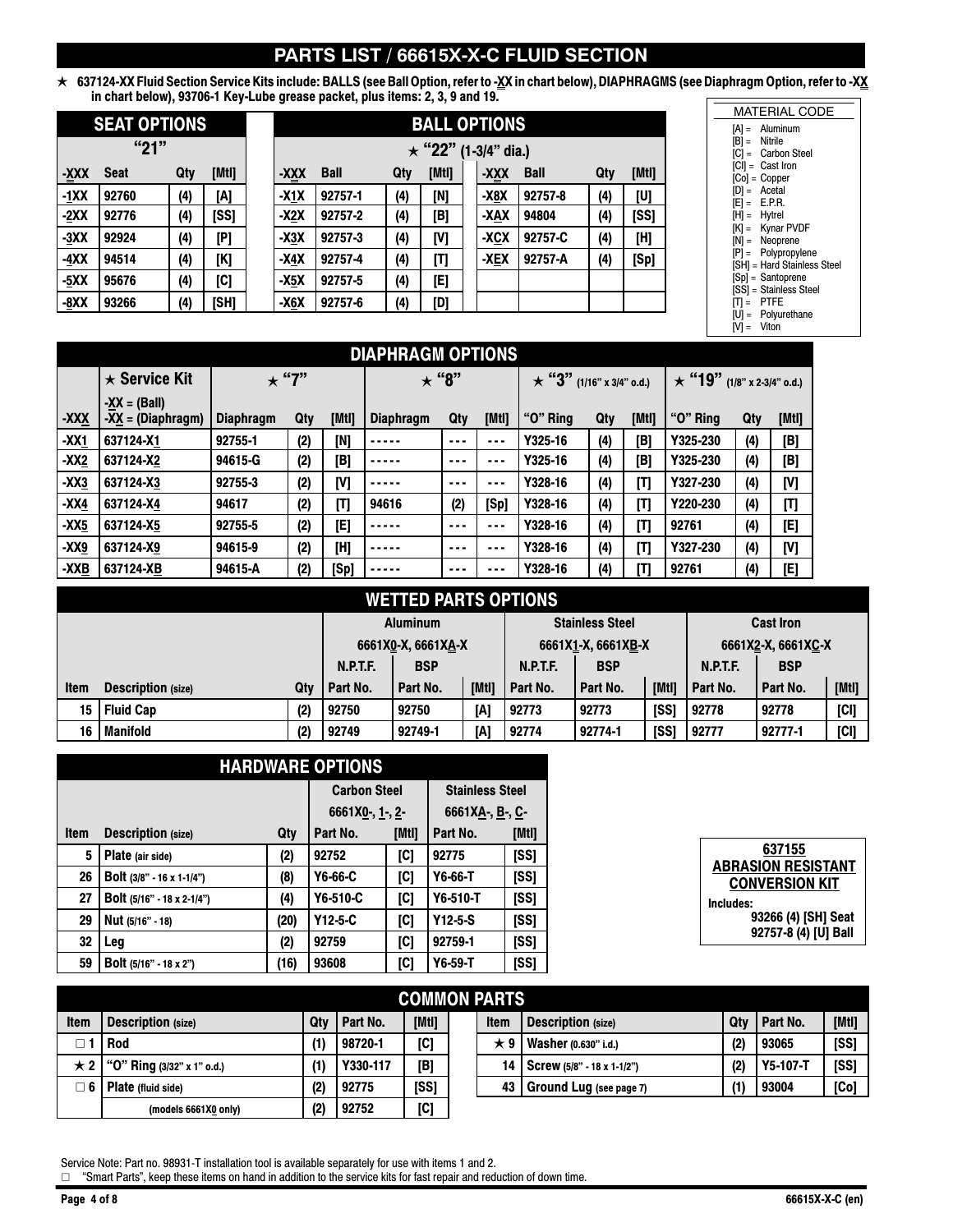# **PARTS LIST / 66615X-X-C FLUID SECTION**



**66615X-X-C (en) Page 5 of 8**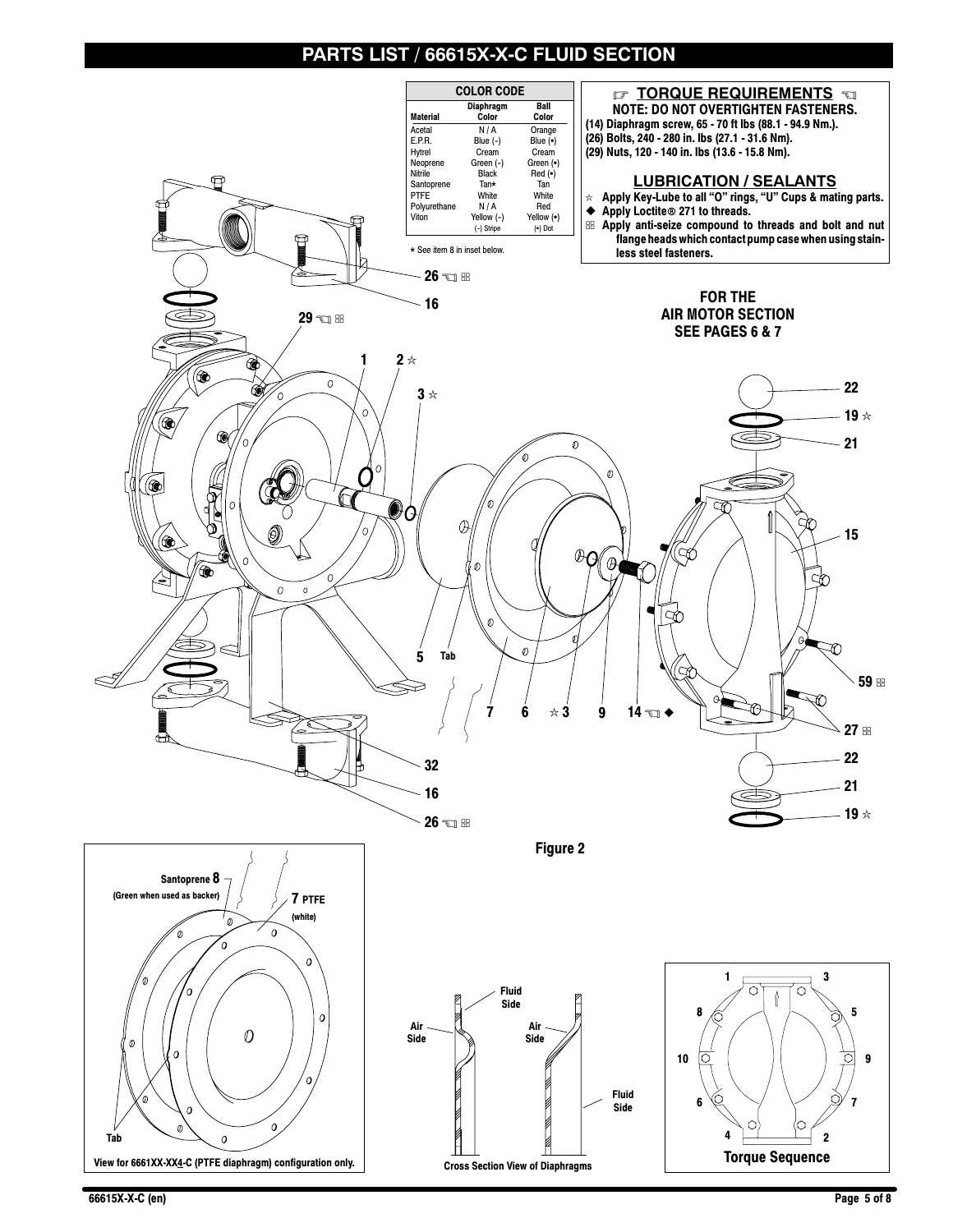# **S LIST / 66615X-X-C AIR SECTION**

## n **Indicates parts included in 637118-C Air Section Service Kit.**

**SERVICE KIT NOTE: Service Kit 637118-C is a general repair kit for all 1" and larger ARO diaphragm pump air motors. It contains extra "O" rings and extra parts that may not be needed to service this model.**

| Item          | <b>Description (size)</b>               | Qty | Part No.  | [[Mt]] | Item       | <b>Description (size)</b>                                                         | Qty  | Part No. | [Mtl]                                                                                                                                                                   |
|---------------|-----------------------------------------|-----|-----------|--------|------------|-----------------------------------------------------------------------------------|------|----------|-------------------------------------------------------------------------------------------------------------------------------------------------------------------------|
| 101           | Motor Body (66615X-X, 66617X-X)         | (1) | 94744     | [A]    | $\Box$ 116 | <b>Spacer</b>                                                                     | (1)  | 92006    | $[Z] % \centering \includegraphics[width=0.9\columnwidth]{figures/fig_10.pdf} \caption{The figure shows the number of parameters in the left and right.} \label{fig:2}$ |
|               | (66616X-X, 66618X-X)                    | (1) | 94742     | [CI]   | ~117       | Gasket                                                                            | (1)  | 92004    | [B/Ny                                                                                                                                                                   |
| ~102          | "O" Ring (1/16" x 1-1/4" o.d.)          | (2) | Y325-24   | [B]    | 118        | <b>Pilot Rod</b>                                                                  | (1)  | 93309-2  | [C]                                                                                                                                                                     |
| $\Box$ 103    | <b>Sleeve</b>                           | (1) | 94528     | [D]    | $\sim$ 119 | "O" Ring (1/8" x 3/4" o.d.)                                                       | (4)  | 93075    | [U]                                                                                                                                                                     |
| $~\prime$ 104 | Retaining Ring, TruArc (1-5/32" i.d.)   | (2) | Y145-26   | [C]    | 120        | <b>Spacer</b>                                                                     | (3)  | 115959   | $[Z] % \centering \includegraphics[width=0.9\columnwidth]{figures/fig_10.pdf} \caption{The figure shows the number of parameters in the left and right.} \label{fig:2}$ |
| 105           | Screw / Lockwasher (1/4" - 20 x 5/8")   | (8) | 93860     | [C]    | 121        | <b>Sleeve Bushing</b>                                                             | (2)  | 98723-2  | [Bz]                                                                                                                                                                    |
|               | (models 6661X0-X, 6661X1-X, 6661X2-X)   |     |           |        | ~122       | "O" Ring (3/32" x 9/16" o.d.)                                                     | (2)  | 94820    | [U]                                                                                                                                                                     |
|               | Cap Screw (1/4" - 20 x 5/8") (models    | (8) | Y6-42-T   | [SS]   | ~123       | Screw $(#8 - 32 \times 3/8")$                                                     | (4)  | Y154-41  | [C]                                                                                                                                                                     |
|               | 6661XA-X, 6661XB-X, 6661X5C-X)          |     |           |        | 126        | Pipe Plug (1/2 - 14 P.T.F. x 17/32")                                              | (1)  | Y227-5-L | [C]                                                                                                                                                                     |
| 106           | Lockwasher (1/4") (models 6661XA-X,     | (8) | Y14-416-T | [SS]   | 127        | 90° Street Elbow (3/4 - 14 N.P.T.)                                                | (1)  | Y43-5-C  | [C]                                                                                                                                                                     |
|               | 6661XB-X, 6661XC-X only)                |     |           |        | 128        | <b>Pipe Plug (1/8 - 27 P.T.F. x 1/4")</b>                                         | (1)  | Y227-2-L | [C]                                                                                                                                                                     |
| 107           | <b>Plate</b>                            | (2) | 93707-1   | [SS]   | 197        | Button Head Screw (1/4" - 20 x 1/4")                                              | (2)  | 94987    | [SS]                                                                                                                                                                    |
| $\sim$ 108    | <b>Gasket (with notch)</b>              | (1) | 92878     | [B/Ny] | 198        | Button Head Screw (1/4" - 20 x 3/8")                                              | (1)  | 94987-1  | [SS]                                                                                                                                                                    |
| $\square$ 109 | <b>Piston</b>                           | (1) | 92011     | [D]    | 201        | Muffler                                                                           | (1)  | 350-568  |                                                                                                                                                                         |
| ~110          | "U" Cup (3/16" x 1-3/8" o.d.)           | (1) | Y186-51   | [B]    | 231        | Pipe Plug (1/4 - 18 N.P.T. x 0.41") (models<br>66616X-X and 66618X-X only)        |      | Y17-51-S | [SS]                                                                                                                                                                    |
| $\Box$ 111    | Spool (models 66615X-X, 66617X-X)       | (1) | 92005     | [A]    |            |                                                                                   |      |          |                                                                                                                                                                         |
|               | (models 66616X-X, 66618X-X)             | (1) | 93047     | [C]    | مما        | Key-Lube "O" Ring Lubricant                                                       | (1)  | 93706-1  |                                                                                                                                                                         |
| $\square$ 112 | Washer (1.557" o.d.)                    | (5) | 92877     | [Z]    |            | 10 Pak of Key-Lube                                                                | (10) | 637175   |                                                                                                                                                                         |
| ~113          | "O" Ring (small) (1/8" x 1-1/4" o.d.)   | (5) | Y325-214  | [B]    | مما        | Service Kits include: Y212-101 (2) Screws (#10 - 32 x 1/4") used on units mf'd be |      |          |                                                                                                                                                                         |
| $\sim$ 114    | "O" Ring (large) (3/32" x 1-9/16" o.d.) | (6) | Y325-126  | [B]    |            | tween 8/90 and 4/92 to retain the pilot bushing.                                  |      |          |                                                                                                                                                                         |
| $\Box$ 115    | <b>Spacer</b>                           | (4) | 92876     | [Z]    |            |                                                                                   |      |          |                                                                                                                                                                         |

## **AIR MOTOR SECTION SERVICE**

#### **Service is divided into two parts - 1. Pilot Valve, 2. Major Valve. GENERAL REASSEMBLY NOTES:**

- Air Motor Section Service is continued from Fluid Section repair.
- Inspect and replace old parts with new parts as necessary. Look for deep scratches on metallic surfaces, and nicks or cuts in "O" rings.
- Take precautions to prevent cutting "O" rings upon installation.
- Lubricate "O" rings with Key-Lube.
- Do not over-tighten fasteners, refer to torque specification block on view.
- Re-torque fasteners following restart.

## **PILOT VALVE DISASSEMBLY**

- 1. Remove (104) retaining ring.
- 2. Remove (123) screws and (122) "O" rings.
- 3. Remove (118) piston rod, (121) sleeve bushing, (119) "O" rings and (120) spacers from the (101) motor body.
- 4. Remove (103) sleeve and (102) "O" rings.

## **PILOT VALVE REASSEMBLY**

- 1. Replace two (102) "O" rings if worn or damaged and reinstall (103) sleeve.
- 2. Install one of the (121) sleeve bushings, (119) "O" rings, (120) spacers and the remaining (121) bushing.
- 3. Carefully push (118) pilot rod into bushings etc. and retain on each end with the two (122) "O" rings, retain with (123) screws.
- 4. Replace (104) retaining rings.

| Item           | <b>Description (size)</b>                                                                                                              | Qty  | Part No.       | [Mtl]       |
|----------------|----------------------------------------------------------------------------------------------------------------------------------------|------|----------------|-------------|
| $\Box$ 116     | <b>Spacer</b>                                                                                                                          | (1)  | 92006          | [Z]         |
| 117 س          | Gasket                                                                                                                                 | (1)  | 92004          | [B/Ny]      |
| 118            | <b>Pilot Rod</b>                                                                                                                       | (1)  | 93309-2        | [C]         |
| ~119           | "O" Ring (1/8" x 3/4" o.d.)                                                                                                            | (4)  | 93075          | [U]         |
| 120            | <b>Spacer</b>                                                                                                                          | (3)  | 115959         | [Z]         |
| 121            | <b>Sleeve Bushing</b>                                                                                                                  | (2)  | 98723-2        | [Bz]        |
| ~122           | "O" Ring (3/32" x 9/16" o.d.)                                                                                                          | (2)  | 94820          | [U]         |
| ~123           | Screw (#8 - 32 x 3/8")                                                                                                                 | (4)  | Y154-41        | [C]         |
| 126            | Pipe Plug (1/2 - 14 P.T.F. x 17/32")                                                                                                   | (1)  | $Y227 - 5 - L$ | [C]         |
| 127            | 90° Street Elbow (3/4 - 14 N.P.T.)                                                                                                     | (1)  | Y43-5-C        | [C]         |
| 128            | Pipe Plug (1/8 - 27 P.T.F. x 1/4")                                                                                                     | (1)  | Y227-2-L       | [C]         |
| 197            | Button Head Screw (1/4" - 20 x 1/4")                                                                                                   | (2)  | 94987          | <b>ISSI</b> |
| 198            | Button Head Screw (1/4" - 20 x 3/8")                                                                                                   | (1)  | 94987-1        | [SS]        |
| 201            | <b>Muffler</b>                                                                                                                         | (1)  | 350-568        |             |
| 231            | Pipe Plug (1/4 - 18 N.P.T. x 0.41") (models<br>66616X-X and 66618X-X only)                                                             | (2)  | $Y17-51-S$     | [SS]        |
| $\overline{v}$ | Key-Lube "O" Ring Lubricant                                                                                                            | (1)  | 93706-1        |             |
|                | 10 Pak of Key-Lube                                                                                                                     | (10) | 637175         |             |
| ممر            | Service Kits include: Y212-101 (2) Screws (#10 - 32 x 1/4") used on units mf'd be-<br>tween 8/90 and 4/92 to retain the pilot bushing. |      |                |             |

|                                                                                | <b>MATERIAL CODE</b>                                          |                                                                |
|--------------------------------------------------------------------------------|---------------------------------------------------------------|----------------------------------------------------------------|
| $[A] =$ Aluminum<br>$[B] =$ Nitrile<br>$[Bz] = Bronze$<br>$ C  =$ Carbon Steel | $ CI  =$ Cast Iron<br>$[D] = \text{Acetal}$<br>$[Ny] = Nylon$ | [SS] = Stainless Steel<br>$[U] =$ Polyurethane<br>$ Z  = Zinc$ |

## **MAJOR VALVE DISASSEMBLY**

- 1. Remove (107) plate (or leg depending on model), (108 and 117) gaskets.
- 2. On the side opposite the air inlet, push on the inner diameter of(111) spool. This will force the (109) piston out. Continue pushing the (111) spool and remove. Check for scratches and gouges.
- 3. Reach into the air section (exhaust side) and remove (116) spacer, (115) spacers, (113) "O" rings, (114) "O" rings, (112) washers, etc. Check for damaged "O" rings.

## **MAJOR VALVE REASSEMBLY**

1. Replace (112) washer, (114) "O" ring and (113) "O" ring onto (115) spacer and insert etc.

**NOTE: Be careful to orient spacer legs away from blocking internal ports.**

- 2. Lubricate and carefully insert (111) spool.
- 3. Install (117) gasket and (107).
- 4. Lubricate and install (110) packing cup and insert (109) piston into (air inlet side) cavity, the(110) packing cup lips should point outward.
- 5. Install (108) gasket and replace (107).

"Smart Parts", keep these items on hand in addition to the service kits for fast repair and reduction of down time.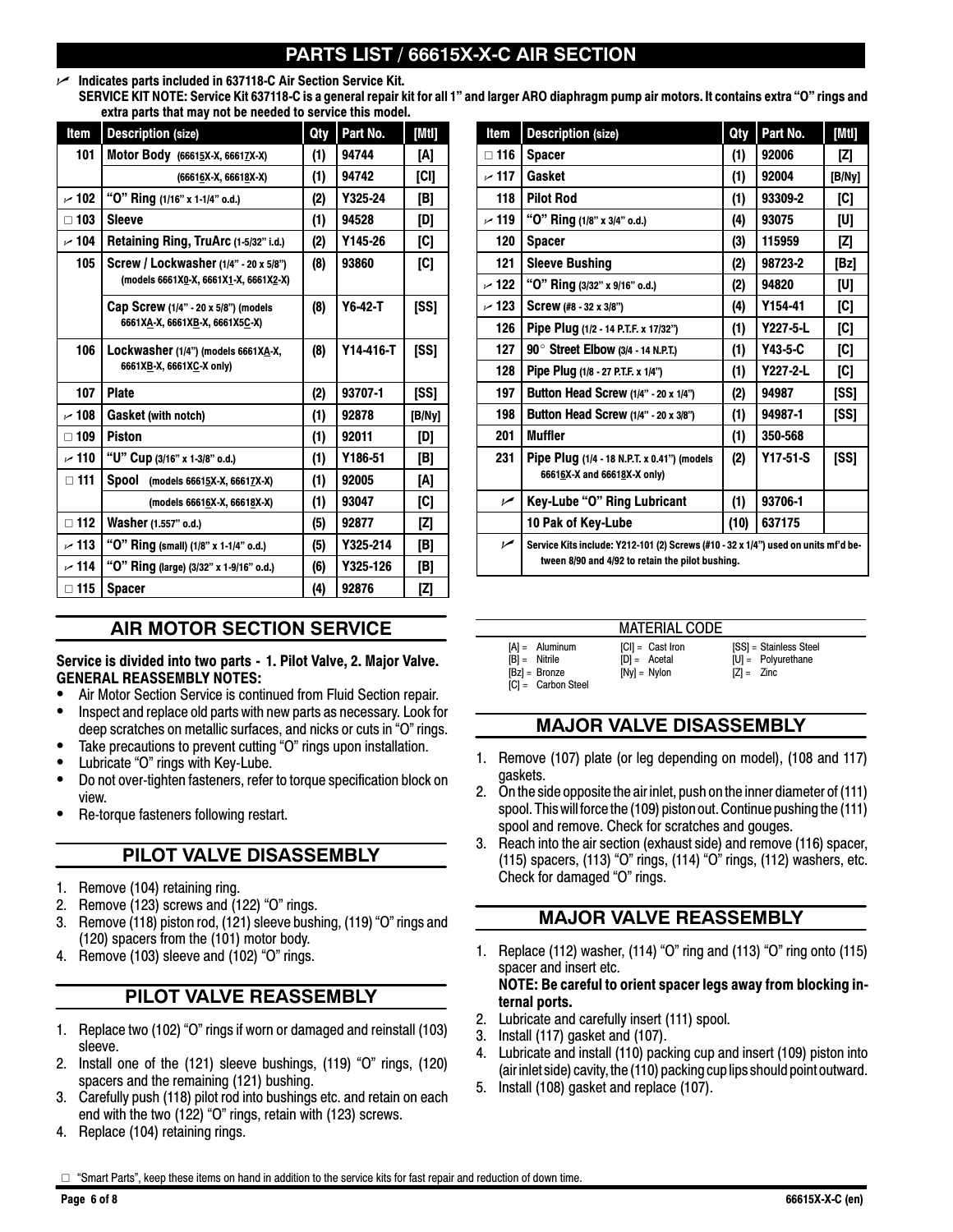## **PARTS LIST / 66615X-X-C AIR SECTION**